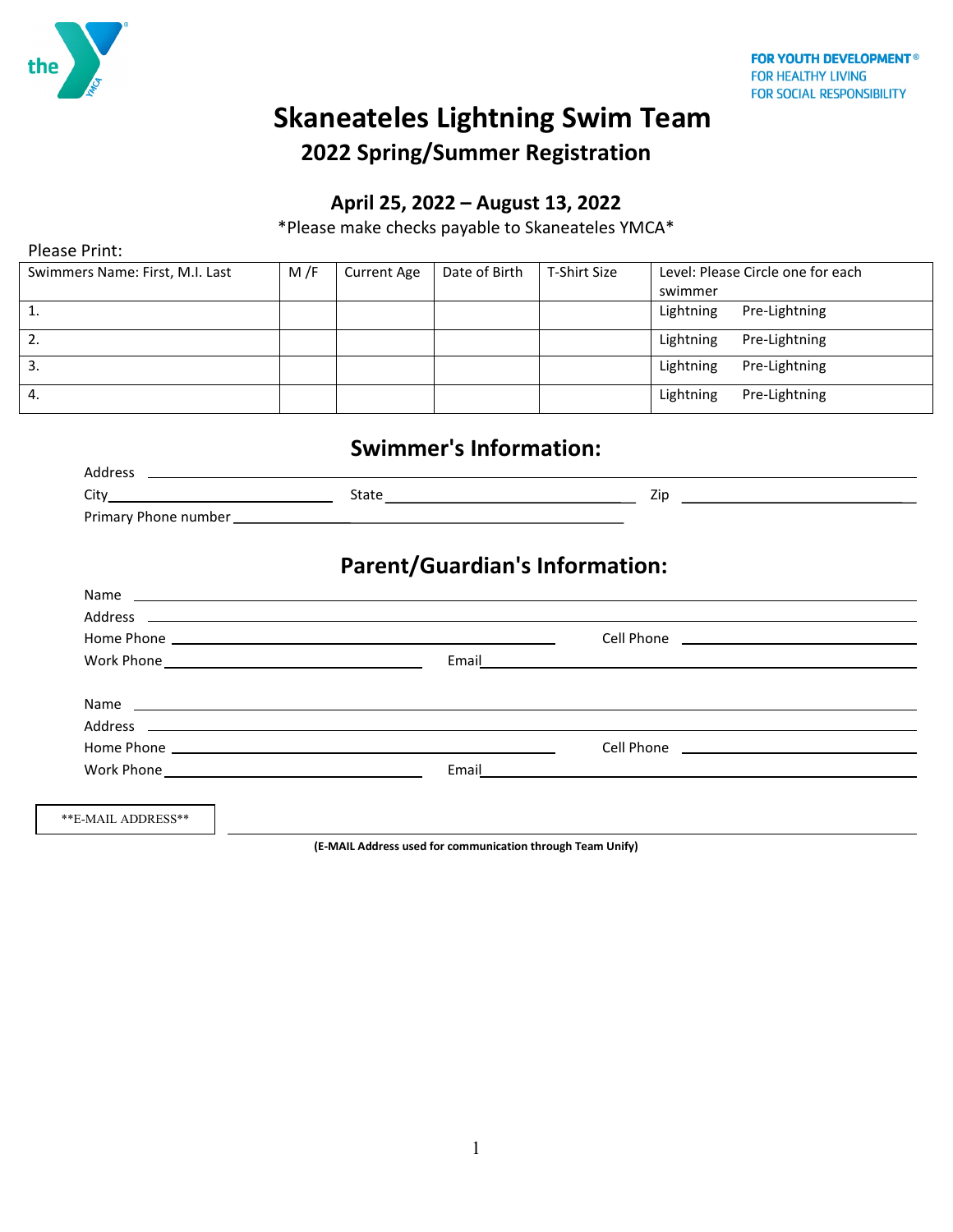

**Registration Paperwork**

**\*\*All paperwork must be completed and handed in at the time of registration. Registration must be completed on or before the first day of practice.** 

Registration Packet completed

YMCA Membership is active **(entire season)**

Swim Team fee(s) paid **(in full/monthly bank draft)**

# **Lightning Swim Team Prices**

|                                     | <b>Spring/Summer</b><br>(4/25/22 - 8/14/22) |
|-------------------------------------|---------------------------------------------|
| Lightning<br>10 hrs./wk.            | \$300.00                                    |
| <b>Pre-Lightning</b><br>2 hrs. /wk. | \$130.00                                    |

**USA Swimming Fees will be collected individually based on availability/participation in USAS swim meets. Please contact Coach Seth to register your athlete for USAS. Please make sure you include your swimmers middle initial as it is used in building a USAS membership.** 

**\*\*Additional fee of \$86 for USA Swimming Full Membership \*\***

**\*\*Additional fee of \$20 for USA Swimming Flex Membership (2 Meets) \*\*** 

### **Lightning Practice Times**

### **5 practice days per week: 10 hours per week**

 Monday - Thursday: 5:30-7:30pm Saturday: 8:00- 10:00am

- **Head Swim Coach will decide practice duration within each swim group for each swimmer**
- Dry Land Training is open to swimmers 10 years of age and older or has prior authorization from the Head Coach.

### **Pre-Lightning**

**2 practice days per week: 2 hours per week**

Options: Monday & Wednesday **or** Tuesday & Thursday, 5:30-6:30pm

Swimmers on the Pre- Lightning team will spend 45 minutes every practice working on different areas of swimming (stroke development, starts, turns etc.) The last 15 minutes of the practice will be spent "playing", learning the fun parts of swimming. Pre-Lightning swimmers will be swimming in the Leisure and/or Competition pools during practices. The competition pool is kept at a cooler temperature intentionally to accommodate athletes that are training at a high intensity. If a pre-swim team member is moved from the competition pool back to the leisure pool, it is usually to keep them warm.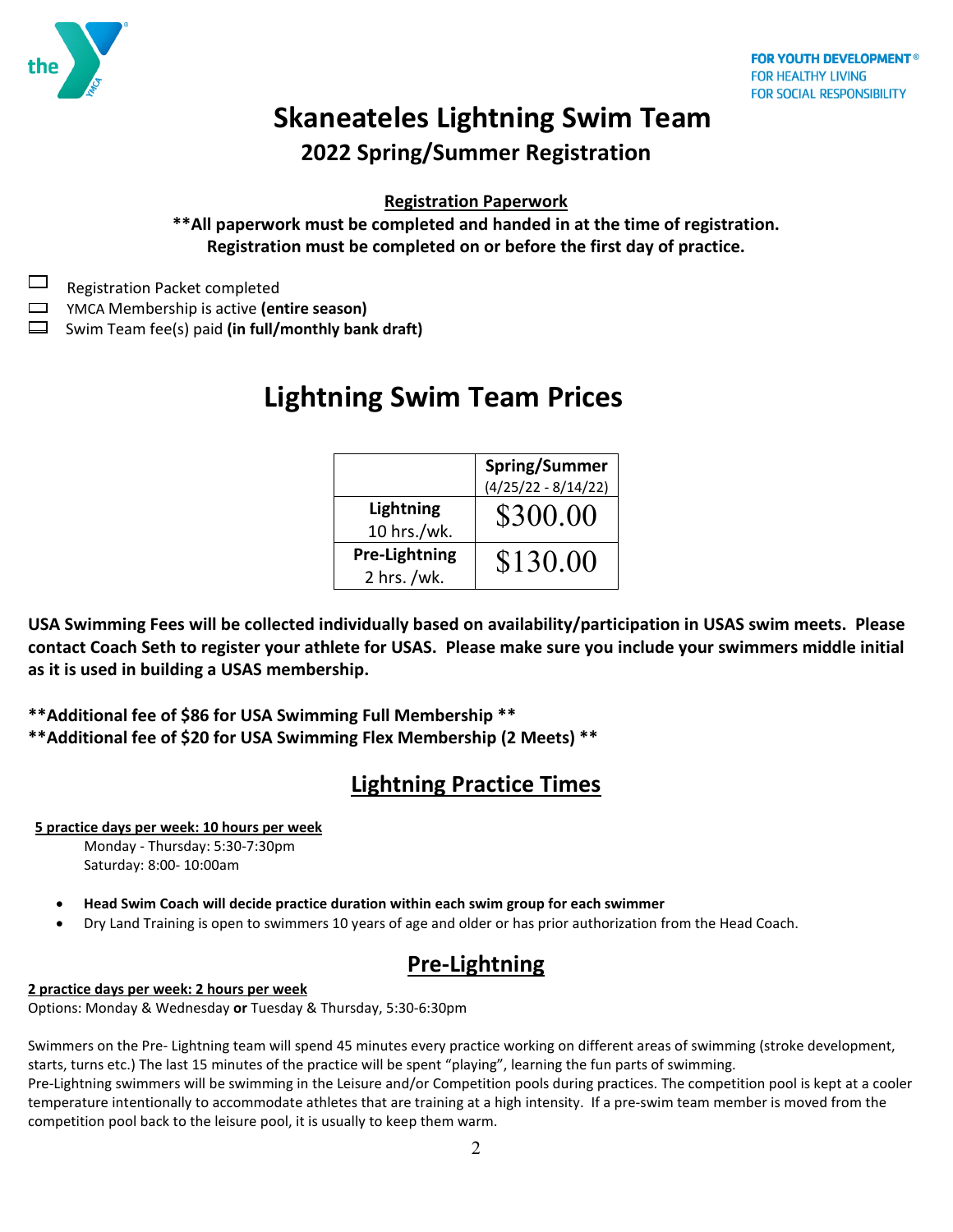

Medical Release Form<br>(If you have registered in the past, please do not fill this out again.)

| <b>Swimmers Name</b>                                                                                                                                                                                                                                                                                                       | <u> 1980 - Johann John Stein, marwolaethau (b. 1980)</u>                                                              | Date of Birth                                                                                                                                                                |
|----------------------------------------------------------------------------------------------------------------------------------------------------------------------------------------------------------------------------------------------------------------------------------------------------------------------------|-----------------------------------------------------------------------------------------------------------------------|------------------------------------------------------------------------------------------------------------------------------------------------------------------------------|
| Home Address                                                                                                                                                                                                                                                                                                               |                                                                                                                       |                                                                                                                                                                              |
|                                                                                                                                                                                                                                                                                                                            |                                                                                                                       |                                                                                                                                                                              |
| <b>Emergency Contact #1</b>                                                                                                                                                                                                                                                                                                |                                                                                                                       |                                                                                                                                                                              |
| Name/Relationship                                                                                                                                                                                                                                                                                                          |                                                                                                                       |                                                                                                                                                                              |
| Phone Number 2014 2022 2022 2023 2024 2022 2023 2024 2022 2023 2024 2022 2023 2024 2022 2023 2024 2022 2023 20                                                                                                                                                                                                             |                                                                                                                       |                                                                                                                                                                              |
| <b>Emergency Contact #2</b>                                                                                                                                                                                                                                                                                                |                                                                                                                       |                                                                                                                                                                              |
|                                                                                                                                                                                                                                                                                                                            |                                                                                                                       |                                                                                                                                                                              |
|                                                                                                                                                                                                                                                                                                                            |                                                                                                                       |                                                                                                                                                                              |
| *At least one contact must be accessible during practices and meets                                                                                                                                                                                                                                                        |                                                                                                                       |                                                                                                                                                                              |
|                                                                                                                                                                                                                                                                                                                            |                                                                                                                       |                                                                                                                                                                              |
| Medications YES NO (if yes, detail)                                                                                                                                                                                                                                                                                        |                                                                                                                       |                                                                                                                                                                              |
| <b>Special Concerns:</b>                                                                                                                                                                                                                                                                                                   |                                                                                                                       |                                                                                                                                                                              |
| *Please use back of page for further space/explanations                                                                                                                                                                                                                                                                    |                                                                                                                       |                                                                                                                                                                              |
| <b>Swimmer's Physician</b>                                                                                                                                                                                                                                                                                                 |                                                                                                                       |                                                                                                                                                                              |
| Name<br>,我们也不能在这里的时候,我们也不能会在这里,我们也不能会在这里,我们也不能会在这里,我们也不能会在这里的时候,我们也不能会在这里,我们也不能会不能会不能会。<br>第2012章 我们的时候,我们的时候,我们的时候,我们的时候,我们的时候,我们的时候,我们的时候,我们的时候,我们的时候,我们的时候,我们的时候,我们的时候,我                                                                                                                                                |                                                                                                                       |                                                                                                                                                                              |
| Phone #                                                                                                                                                                                                                                                                                                                    |                                                                                                                       |                                                                                                                                                                              |
| <b>Insurance Information</b>                                                                                                                                                                                                                                                                                               |                                                                                                                       |                                                                                                                                                                              |
| Company Name experience and the company of the company of the company of the company Name experience of the company of the company of the company of the company of the company of the company of the company of the company o                                                                                             |                                                                                                                       |                                                                                                                                                                              |
| ID or contract #                                                                                                                                                                                                                                                                                                           |                                                                                                                       |                                                                                                                                                                              |
| my child in the event of an accident, injury or illness. I will be contacted as soon as possible in the event of such an emergency. In the event it is deemed necessary by the<br>Lightning coaches, I authorize the contacting and services of the rescue squad, as well as the transporting of my child to the hospital. |                                                                                                                       | I do hereby give authority to the Skaneateles YMCA Lightning Swim Team coaches or other swim team administrator(s) to obtain appropriate medical and/or dental attention for |
| Signature of Parent/Guardian                                                                                                                                                                                                                                                                                               | <u> 1980 - Johann Stoff, deutscher Stoff, der Stoff, der Stoff, der Stoff, der Stoff, der Stoff, der Stoff, der S</u> |                                                                                                                                                                              |
| Date                                                                                                                                                                                                                                                                                                                       |                                                                                                                       |                                                                                                                                                                              |

**\*This authorization is valid from April 25 through August 13, 2022.** 

**\*Parents are required to notify Coach Seth Williams of any changes to swimmers' medical information during the season**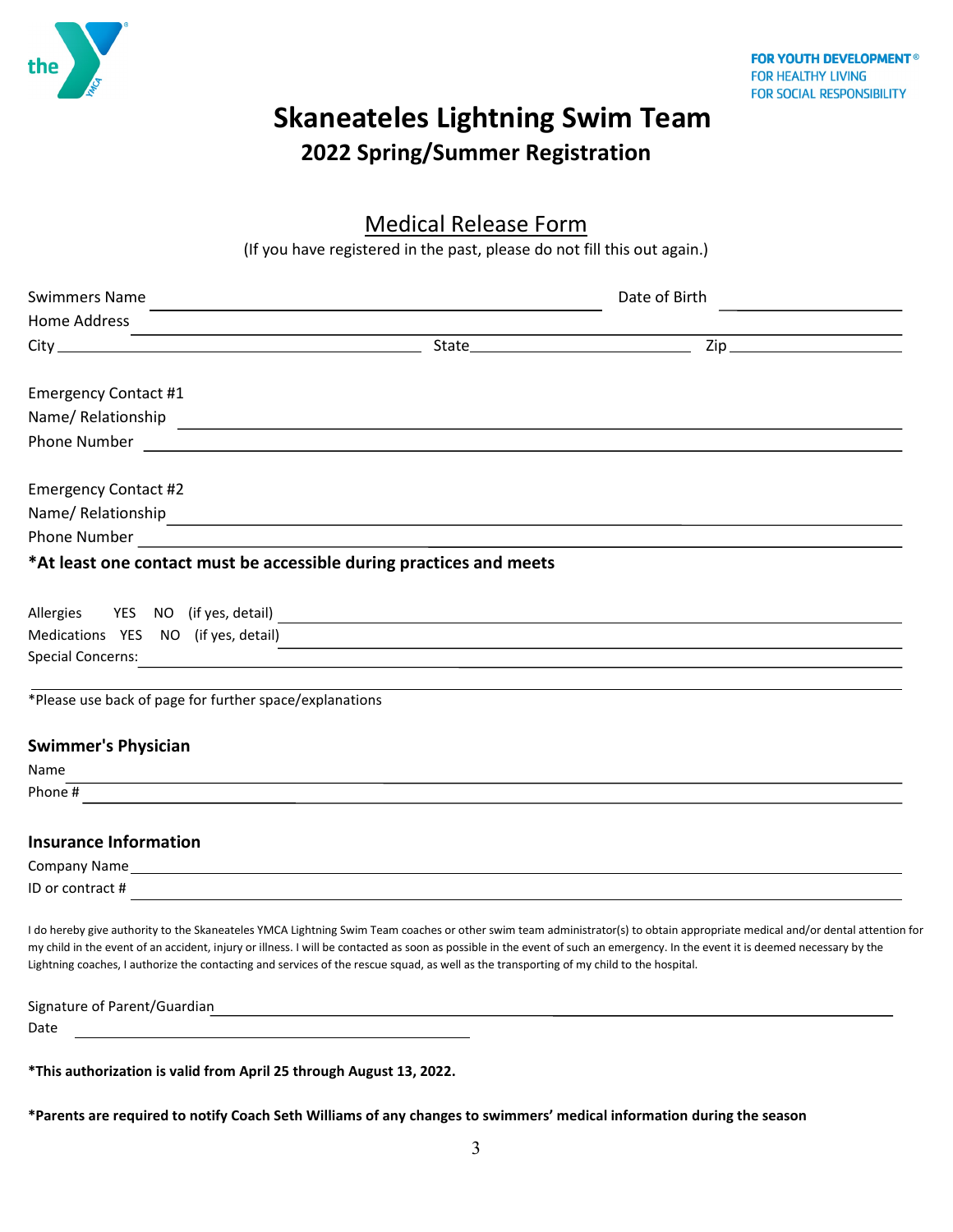

### **Photo/Social Media Release Form**

As part of the Skaneateles YMCA Lightning Swim Team communication process, the team maintains a web site and periodically prints newsletters and statistics and/ or provides information to news organizations. This form documents how you want your swimmer's information handled.

### **Please read and sign below. Indicate YES or NO where appropriate:**

1. I hereby authorize the use of still photographs taken at swim meets or other swim team functions. I recognize these photos may be posted on the team website, Face book, or other social media outlet or used by news media in covering swimming events.

2. I understand that no personal demographic information will be posted on the team web site in conjunction with these photos.

Yes  $\Box$  No  $\Box$ 

3. I hereby grant permission to post swimming-related statistics and information on the team website, the team newsletter and/or to provide this information to the news media.

Yes No

4. I understand that information listed on the LSC or USA Swimming web site regarding my child is not posted by the Team.

Yes  $\Box$  No  $\Box$ 

6. I authorize the Swim Team, LSC, and USA Swimming to use our contact information in a club roster.

Yes | No

7. I hereby release the Swim Team, the LSC or USA Swimming from any and all liability in connection with the above said uses and purposes.

 $Yes \Box$  No

| Swimmer's Name            |  |
|---------------------------|--|
| Parent/Guardian Name      |  |
| Parent/Guardian Signature |  |
| Date                      |  |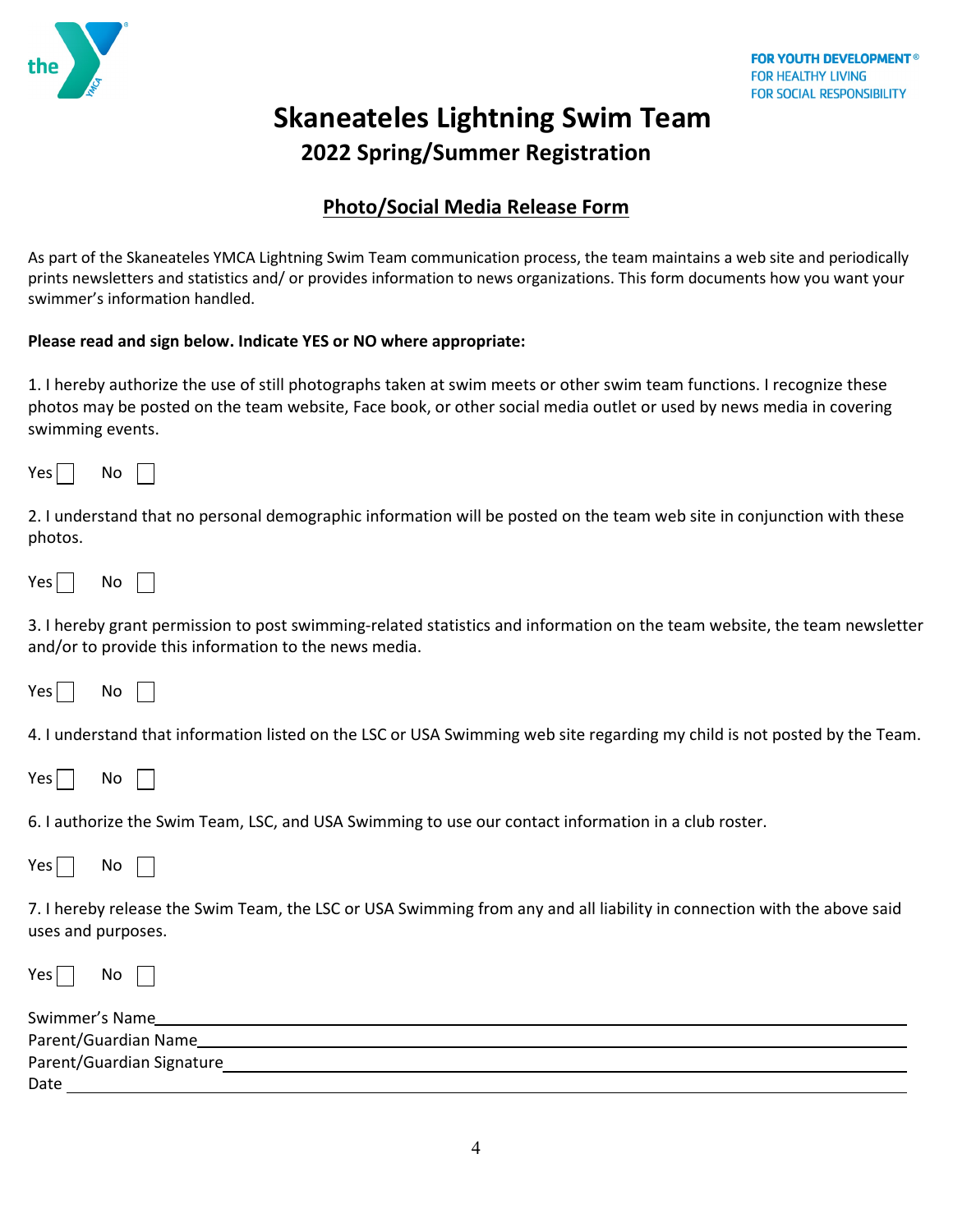

# **Skaneateles Lightning Swim Team**

**2022 Spring/Summer Registration**

## **Dry Land Training Release Form**

| Swimmers Name |       | Date of Birth |
|---------------|-------|---------------|
| Home Address  |       |               |
| City          | State | Zip           |
|               |       |               |

### *Please initial:*

 I understand the personal safety of the swimmer is of first importance to the Skaneateles Lightning and the Skaneateles YMCA staff:

 I understand the cost for any injury sustained during the program is the parent's responsibility and the team is in no way responsible for any cost:

I do hereby give authority to the Skaneateles YMCA Lightning Swim Team coaches or other swim team administrator(s) to obtain appropriate medical and/or dental attention for my child in the event of an accident, injury, or illness. I will be contacted as soon as possible in the event of such an emergency. In the event it is deemed necessary by the Lightning coaches, I authorize the contacting and services of the rescue squad, as well as the transporting of my child to the hospital.

| Name of Parent/Guardian      |  |  |
|------------------------------|--|--|
| Signature of Parent/Guardian |  |  |
| Date                         |  |  |

**\*This authorization is valid from April 25 through August 13, 2022. \*Parents are required to notify Coach Seth Williams of any changes to swimmer's medical information during the season.** 

### **Per the US Anti-Doping Agency, swimmers and their parents are required to abide by the following protocols**:

I understand and agree that the FINA Anti-Doping Rules and U.S. Anti-Doping Agency Protocol for Olympic and Paralympic Movement Testing (USADA Protocol) and all other policies and rules adopted by FINA, USADA, and the USOPC apply to me and that it is my responsibility to comply with those rules. I agree to submit to drug testing at any time and understand that the use of methods or substances prohibited by the applicable anti-doping rules would make me subject to penalties including, but not limited to, disqualification and suspension. If it is determined that I may have committed a doping violation, I agree to submit to the results management authority and processes of USADA, including arbitration under the USADA Protocol, or to the results management authority of FINA and/or USA Swimming, if applicable or referred by USADA.

| Name of Parent/Guardian      |  |  |
|------------------------------|--|--|
| Signature of Parent/Guardian |  |  |
| Date                         |  |  |